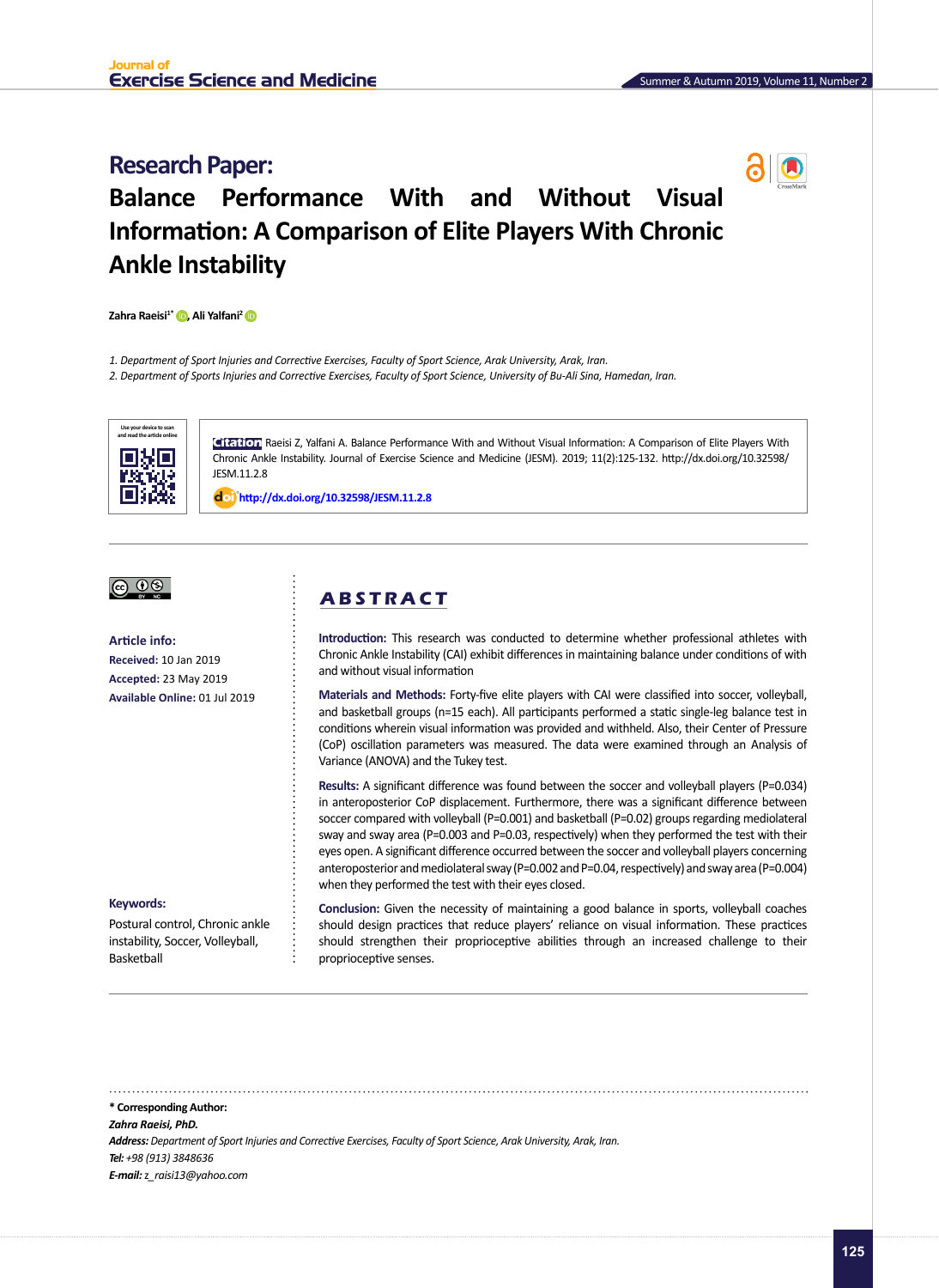## **Introduction**

ostural control or balance is essential in the independent performance of daily activities, such as walking, climbing up and down the stairs, and standing on a bus [1]. In addition to ensuring effective engagement in everyday routines, balance plays a crucial role in completing complex tasks, including sport-related activities [2]. Postural control skills also determine successful performance—a fact that has recently been adopted in the domain of sports [3]. For balance control, the Central Nervous System (CNS) integrates visual, vestibular, and proprioceptive information to generate motor commands that coordinate muscle activation patterns [\[4\].](#page-6-0) Balance, which is often used to measure lower limb function, is defined as a process of maintaining the center of gravity at the level of the body's base of support [5]. Balance and coordination are core fitness competencies in many sports [3, [6,](#page-6-1) [7\].](#page-6-2) The emphasis on balance in sports activities is due to the association between postural control and the risk of sports-related in-juries [\[7\]](#page-6-2). In this regard, the ankle is the most commonly injured part of the body among elite players of team ball sports, such as volleyball, basketball, and soccer [\[8\].](#page-6-3) **P**

This injury is related considerably to reducing sensory and motor control (e.g. proprioception), muscle strength, and balance function [\[9\].](#page-6-4) Ankle sprains alter proprioception and balance by damaging the cutaneous, muscular, tendon, and joint receptors as well as gamma motor neurons. Sensorimotor disorders are likewise associated with lower extremity injuries and thereby causing dysfunction and increasing the risk of re-injury [\[9\]](#page-6-4). The recurrence rate of ankle sprains is as high as 70% and often leads to Chronic Ankle Instability (CAI), which is generally associated with frequent inju-ries as well as sports and participation restrictions [\[10\]](#page-6-5).

According to dynamic system theory, organizing the sensorimotor system for movement involves interaction between sources of constraints, such as tasks, environments, and organisms. In this organization, network components are affected by inputs above the center of the brain (environmental inputs) when external disturbance and self-organizational constraints are imposed [\[11\]](#page-6-6). As an added restriction, people with CAI may be unable to create the self-organizational patterns necessary to deal with external disturbances [\[11\].](#page-6-6) This incidence of CAI means inadequate postural control, and maintaining such regulation requires accurate information from various sensory systems [\[12\]](#page-6-7). Sensory exchange theory maintains that when a sensory pathway is damaged or lost, in adapting to this impairment, the CNS heavily weighs remaining inputs and relies on these signals to generate motor responses. Reliance on one type of input may increase the risk of falls when excessive, continuous, or unreliable weight is attached to input information  $[13]$ . The results obtained by Riva et al. showed that progress in proprioceptive control in a single-leg position could be a significant factor for the effective reduction of ankle sprains, knee sprains, and chronic low back pain. This reduction operates through the mechanism of perceived progress in sustainability, technical skill, and motion control [\[14\]](#page-6-9).

An issue related to appropriate posture control is static balance, defined as balance at a stable level without intentional movement by a person [\[15\].](#page-6-10) A static single-leg balance test is a reliable gauge of athletic performance. Because postural control measures are the most vital indicators of CAI, therefore, the Center Of Pressure (CoP) levels are frequently incorporated into analyses of pos-tural control [\[16\]](#page-6-11). About CoP, one of the essential factors for executing sport skills is the level of balance in the preferred foot of athletes, especially elite players in sports fields such as volleyball and basketball [3, [6,](#page-6-1) [7\]](#page-6-2). Competencies such as shooting in soccer, layups in basketball, and take-offs to perform a volleyball spike are examples of the instrumentality of foot reliance among athletes  $[3, 6, 7]$  $[3, 6, 7]$  $[3, 6, 7]$  $[3, 6, 7]$ . Given this situation, there is a high prevalence of ankle sprains in the preferred foot of elite players of different sports  $[8]$ . Although these injuries are considerably alleviated through rehabilitation exercises, various reasons, including re-injury, the failure to complete a rehabilitation program, and the early initiation of exercise, leads to CAI in athletes, who are often compelled to continue participating in competitions while grappling with such impairments  $[9-11]$ . The majority of these elite players, thus, suffer from diminished accuracy and balance in the preferred foot, thereby disabling them to have high-quality performances same as before the injury. In this situation, despite the vital role of the visual sense in postural control, decreasing dependency in the visual sense may divert attention to other sensory inputs, especially proprioception, which is vital for sports balance and performance.

Considering the above-mentioned issues, we need to improve our understanding of balance in the preferred foot of elite players and CAI, as well as the role of proprioception and vision in these matters. This understanding can facilitate the design of more effective exercises that strengthen balance and increase accuracy in performing sports skills. With this background in mind, we compared elite soccer, volleyball, and basket-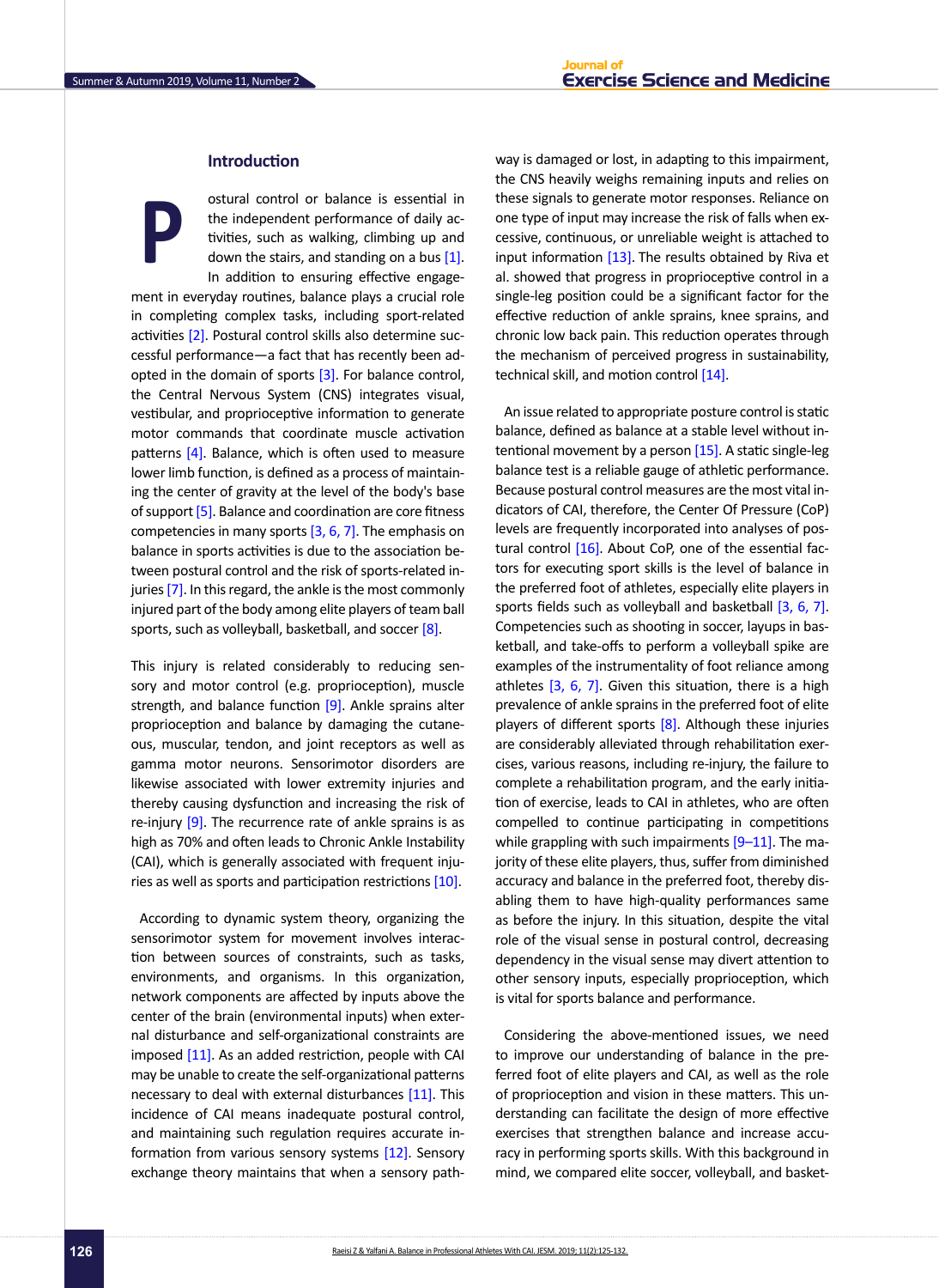ball players with CAI in terms of balance performance in conditions with and without visual information. We hypothesized that the ability to control posture varied in professional athletes with chronic ankle instability. The obtained results can help set up a rehabilitation program after injury specifically and according to the needs of athletes in each sport.

## **Material and Methods**

## **Study participants**

In this cross-sectional study, a total of 45 elite players with CAI were assigned to soccer, volleyball, and basketball groups of 15 individuals each. The sample size was estimated using G×Power, with an effect size of 0.55, a test power of 0.90, and an alpha value of 0.05  $[17]$ . This research was approved by the Ethics Committee in Research. The subjects were selected from among the elite players of Premier League teams of soccer, volleyball, and basketball. The inclusion criteria, which were based on the standards approved by the International Ankle Consortium, were as follows: more than two incidences of ankle sprains or a greater need for medical treatment of the condition, feelings of fear and instability in ankle function, the collapse of the foot during physical activities, a score of ≤24 in the Cumberland Ankle Instability Tool (CAIT), and the confirmation of CAI via anterior drawer and talar tilt tests performed by an experienced physician [\[18\].](#page-6-13) The athletes recruited for participation should have had CAI on one foot only, with the affected leg as the dominant one  $[8]$ . The exclusion criteria were a history of surgery on the lower extremity and a history of fractures and acute damage to the musculoskeletal structure or joints of the lower extremity (e.g. sprains and fractures) in the last three months, leading to missed physical activity for at least one day [\[18\].](#page-6-13)

#### **Lab procedure**

Bu-Ali Sina University Research Ethics Committee approved this study (No.: IR.BASU.REC.1399.027). Written informed consent was obtained from the participants; then they were administered the CAIT and a questionnaire on the history of injury. Notably, the elite players reported instability in the preferred foot, which the elite soccer players use to score a goal. The weight and height of the participants were measured using a Biospace stadiometer (Korea), and they were instructed to perform a 10-min warmup before the start of a static single-leg balance test. To perform the test, the elite players were required to stand on their injured foot on a platform in a single-leg position for 20 seconds while keeping oscillations to a minimum. They were asked to put their hands on their hip and bend the other knee and pull it back. The tests were performed barefoot, and the participants were directed to look at the target located before them 2 m from the wall. The test was also carried out with the participants' eyes closed. In total, three successful trials (for both open- and closedeye situations) were recorded for each participant, with a 30-s rest allowed between tests. Test errors included the separation of hands from the hip, contact between the non-preferred foot and the ground, and the movement of the preferred foot during the tests [3, [6\].](#page-6-1)

#### **Outcome variables**

A plantar pressure platform (FDM-S, Zebris Medical GmbH, Germany) composed of 2560 high-sensitivity sensors and an acquisition frequency of 120 Hz was used to record the test performance [\(Figure 1\)](#page-2-0). The Zebris platform has good validity and reliability, which have been reported in previous studies [19-21]. The CoP oscillation parameters covered the following items:



<span id="page-2-0"></span>**Figure 1.** A plantar pressure platform

A: 3D foot pressure single leg stance; B: 2D foot pressure single leg stance; C: COP oscillation parameters.

rcise Science and Medicine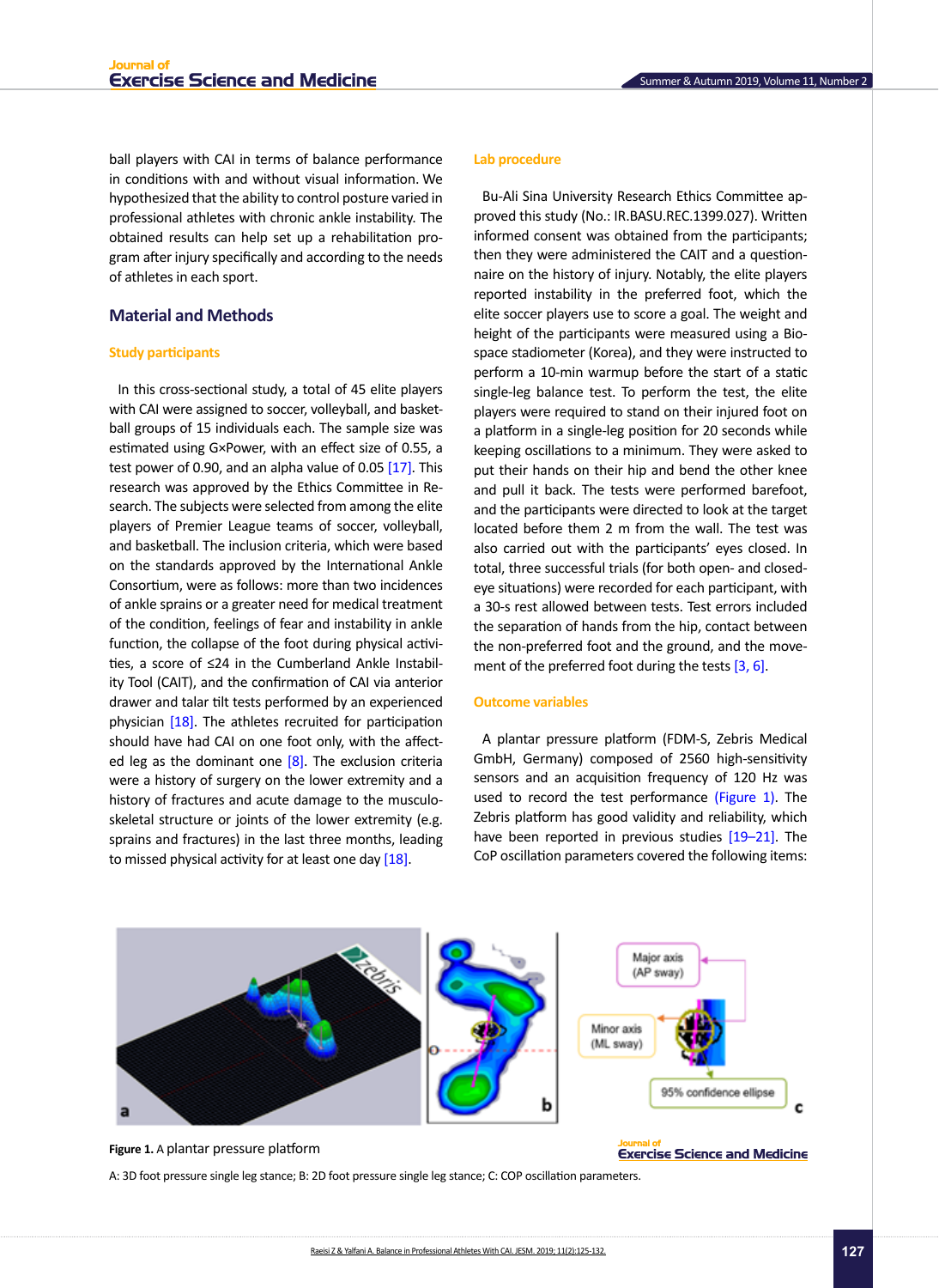• CoP path length (CoP PL) (the overall distance traveled by the CoP during a trial).

• CoP sway velocity (CoP SV)

• CoP displacement in the mediolateral (ML) (minor axis) and Anteroposterior (AP) (major axis) directions

• Sway Area (SA) (95% confidence ellipse)

A: 3D foot pressure single-leg stance; B: 2D foot pressure single-leg stance; C: CoP oscillation parameters.

### **Statistical analysis**

The data normality was examined using the Shapiro-Wilk test (P>0.05). One-way analysis of variance (ANO-VA) and Tukey test were conducted, using the SPSS (version 21). A P value less than 0.05 was considered indicative of statistical significance.

### **Results**

Table 1 presents the athletes' characteristics. The results of the static open-eye, single-leg balance test indi-

**Table 1.** Athletes' characteristics

cated a significant difference among the groups in terms of displacement in AP sway (major axis) and ML sway (minor axis) as well as CoP SA. The Tukey test results also reflected a significant difference between the soccer and volleyball players in terms of the length of AP sway. The same statistically significant difference occurred between the soccer group and the volleyball and basketball groups concerning AP sway and CoP SA [\(Table 2\).](#page-3-0)

The findings derived from the static closed-eye, singleleg balance test showed a significant difference among the groups concerning AP and ML sway and CoP SA. The Tukey test pointed to an equally significant difference between the soccer and volleyball groups in terms of AP and ML sway as well as CoP SA [\(Table 3\).](#page-4-0)

Regardless of whether visual information was available, no significant difference was found among the groups regarding CoP PL and CoP SV [\(Table 3\)](#page-4-0).

## **Discussion**

As previously described, this research aimed at comparing the performance of elite players with CAI in a

| <b>Groups</b>                   | <b>Mean</b> tSD |                      |                   |  |
|---------------------------------|-----------------|----------------------|-------------------|--|
|                                 | <b>Soccer</b>   | <b>Volleyball</b>    | <b>Basketball</b> |  |
| Age (year)                      | $21.8 \pm 2.14$ | $22.33 \pm 2.35$     | $22.13 \pm 2.26$  |  |
| Height (cm)                     | 181.33±3.51     | 182.73±4.46          | 184.53±4.2        |  |
| Body mass (kg)                  | 71.66±2.94      | 72.06±3.71           | 73.06±3.21        |  |
| CAIT (score)                    | $20.46 \pm 1.4$ | 20.26±1.46           | 20±1.46           |  |
| Ankle sprains (number of times) | $3.93 \pm 0.79$ | $3.80 \pm 0.86$<br>. | $3.93 \pm 0.80$   |  |

#### **Exercise Science and Medicine**

<span id="page-3-0"></span>**Table 2.** One-way ANOVA results in relation to the static single-leg balance test performed with eyes open

| <b>Items</b>          | <b>Soccer</b>    | <b>Volleyball</b> | <b>Basketball</b> | F          | P        | Post Hoc       |
|-----------------------|------------------|-------------------|-------------------|------------|----------|----------------|
| ML sway (mm)          | $8.7 \pm 0.88$   | 11.58±3.01        | $10.7 \pm 1.48$   | 8.13       | $0.001*$ | S < V<br>S < B |
| AP sway (mm)          | $14.91 \pm 2.42$ | $18.92 \pm 6.49$  | $16.1 \pm 2.9$    | 3.5        | $0.039*$ | S < B          |
| $SA$ (mm $\times$ mm) | 103.5±17.54      | 177.24±82.54      | 157.61±59.15      | 6.57       | $0.003*$ | S < V<br>S < B |
| COP PL (mm)           | 301.81±76.13     | 346.78±46.91      | 318.99±159.79     | 0.71       | 0.49     |                |
| SV (mm/sec)           | $15.86 \pm 3$    | 17.65±2.37        | 41.35±61.79       | 2.46       | 0.09     |                |
|                       |                  |                   |                   | Journal of |          |                |

#### **Exercise Science and Medicine**

ML: Mediolateral, AP: Anteroposterior, SA: Sway area, PL: Path length, SV: Sway velocity, S: Soccer, V: Volleyball, B: Basketball.

\*Significant difference (P<0.05).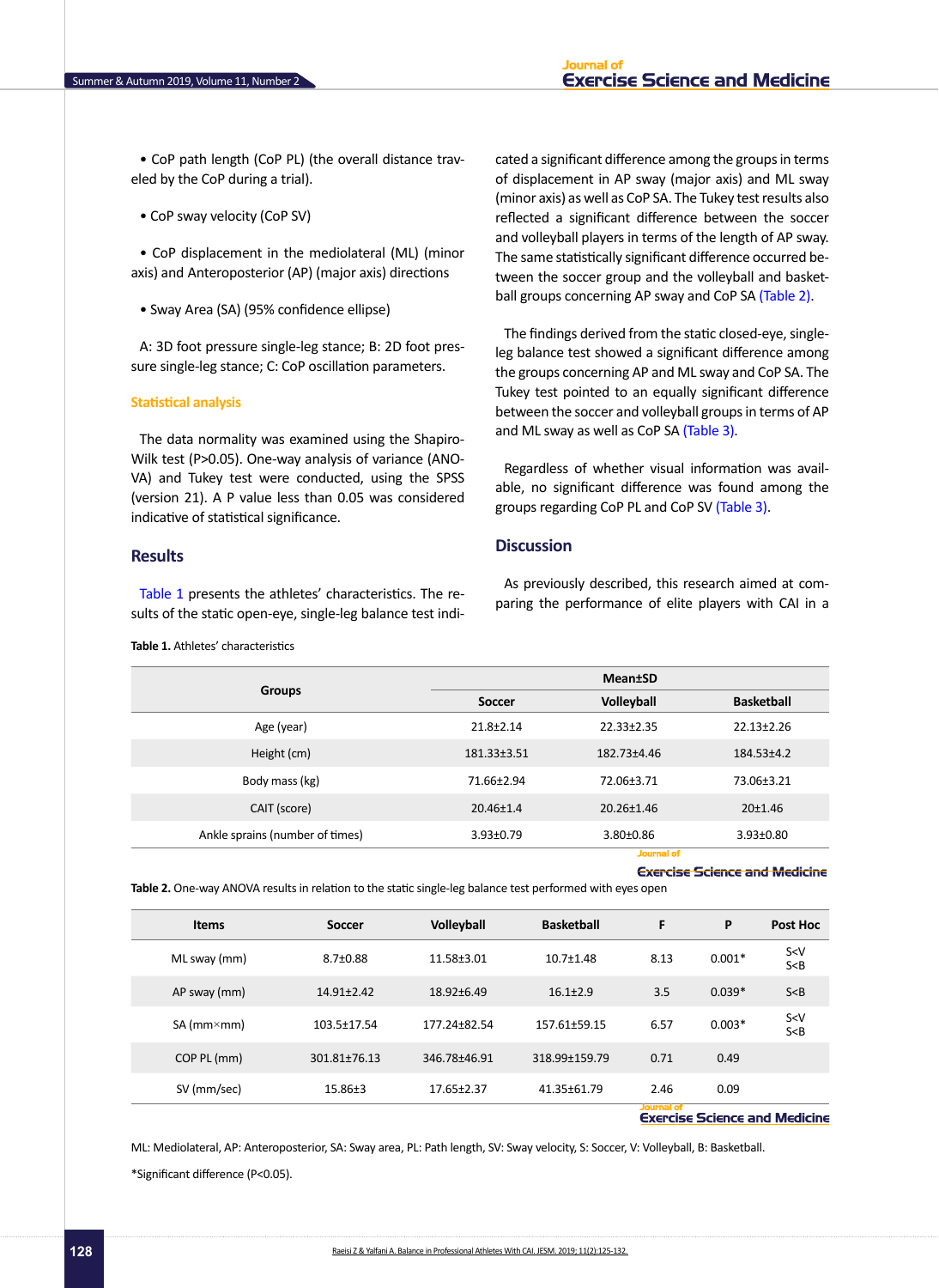| <b>Items</b>                                       | <b>Soccer</b>    | <b>Volleyball</b> | <b>Basketball</b> | F    | P        | Post Hoc |
|----------------------------------------------------|------------------|-------------------|-------------------|------|----------|----------|
| ML sway (mm)                                       | $24.13 \pm 2.64$ | $28.5 + 5.4$      | $25.13 \pm 6.27$  | 2.98 | $0.05*$  | S < V    |
| AP sway (mm)                                       | $31.65 \pm 3.13$ | 42.98±11.45       | $37.14 + 9.37$    | 6.64 | $0.003*$ | S < V    |
| $SA$ (mm $\times$ mm)                              | 587.41±112.65    | 1018.68±432.16    | 792.38±425.37     | 5.8  | $0.006*$ | S < V    |
| COP PL (mm)                                        | 1092.36±202.87   | 1234.54±353.05    | 1114.9 ± 277.74   | 1.11 | 0.33     |          |
| SV (mm/sec)                                        | 58.83±11.18      | 61.21±39.69       | 63.44±20.44       | 2.68 | 0.07     |          |
| Journal of<br><b>Exercise Science and Medicine</b> |                  |                   |                   |      |          |          |

<span id="page-4-0"></span>**Table 3.** One-way ANOVA results in connection to the static single-leg balance test performed with eyes closed

ML: Mediolateral, AP: Anteroposterior, SA: Sway area, PL: Path length, SV: Sway velocity, S: Soccer, V: Volleyball.

\* Significant difference (P<0.05).

static single-leg balance test under conditions typified by the presence and absence of visual information. The results of the static open-eye, single-leg balance test indicated a significant difference among the soccer, volleyball, and basketball elite players in terms of ML oscillations and SA. A significant difference was also found between the soccer and volleyball elite players regarding AP sway. Nonetheless, no difference occurred among the groups in terms of CoP PL and the speed of oscillations. The injury occurs when the stress imposed on tissue is chronically or acutely greater than the ability of the tissue to "absorb" such pressure. In sports such as basketball, soccer, and volleyball, the first initial sprain injury is succeeded by a recurrent sprain in many people. Among these cases, 20% to 50% end in ankle instabil-ity [\[14\].](#page-6-9) Susceptibility to chronic disability and the early onset of ankle joint degenerative diseases are more important than an injury itself  $[16]$ . Besides joint instability that develops over time and exceeds the joint's physiological boundaries, the risk of damage to joint surfaces and osteoporosis development increases [\[11\].](#page-6-6)

Proprioception and motion perception plays a vital role in the prevention of sports-related injuries. Defects in the perception of proprioception for various reasons are claimed to increase injuries during sports [5]. Maintaining balance while executing various sports maneuvers is essential for ensuring optimal performance, enhancing the quality of activity, and preventing injury. For instance, soccer players must maintain a balanced position when running at high speeds, change directions quickly, and powerfully pass the ball or score a goal. Players must also maintain balance as they are blocked by opposing players (defense) [2]. Basketball skills involve tremendous joint acceleration in landing jumps and cutting maneuver[s \[22\]](#page-7-0). Basketball players need to sustain postural control when landing on the ground

following a fight to secure a rebound against an opposing player [5]. Meanwhile, although volleyball teams are separated by a net and play without contact, tasks specific to the sport, such as jumping, landing, defending, and spiking must be combined with fast movements. Volleyball players must also maintain their stability to prevent musculoskeletal injuries [\[23\]](#page-7-1).

The effectiveness of balance training as a preventive measure against serious injuries has been demonstrated in various sports. Vertical position control (standing stability), for example, depends on the integration of information from the visual, vestibular, and proprioceptive systems [\[6\]](#page-6-1). People with CAI have impaired sensory-motor receptors (somatosensory), which reduces their mo-tor response in maintaining postural control [\[24\].](#page-7-2) Moreover, it has been hypothesized that specific information from the lateral part of the ankle joint is primarily extracted by the receptors in lateral ligaments. Trauma to the ligaments by affecting mechanical receptors can trigger a misinterpretation of inverting ankle angle repetitions [\[25\]](#page-7-3). Athletes with CAI experience recurrent inverted ankle injuries in situations that do not arise during the physical performance with a stable ankle [\[25\].](#page-7-3) According to Wang et al., poor postural control is the best predictor of ankle sprains [\[26\]](#page-7-3) Conversely, a short CoP displacement path and a low CoP speed reflect good postural control [\[16\]](#page-6-11). In general, a large CoP trajectory is interpreted as equivalent to poor stability [\[6\].](#page-6-1)

In this work, the soccer players exhibited stronger static balance control than that showed by the volleyball and basketball players. Superior balance among elite players might result from repeated experience, which affects the motor responses and proprioceptive abilities of players and corresponding visual cues [\[7\].](#page-6-2) The better performance of the soccer players in this research may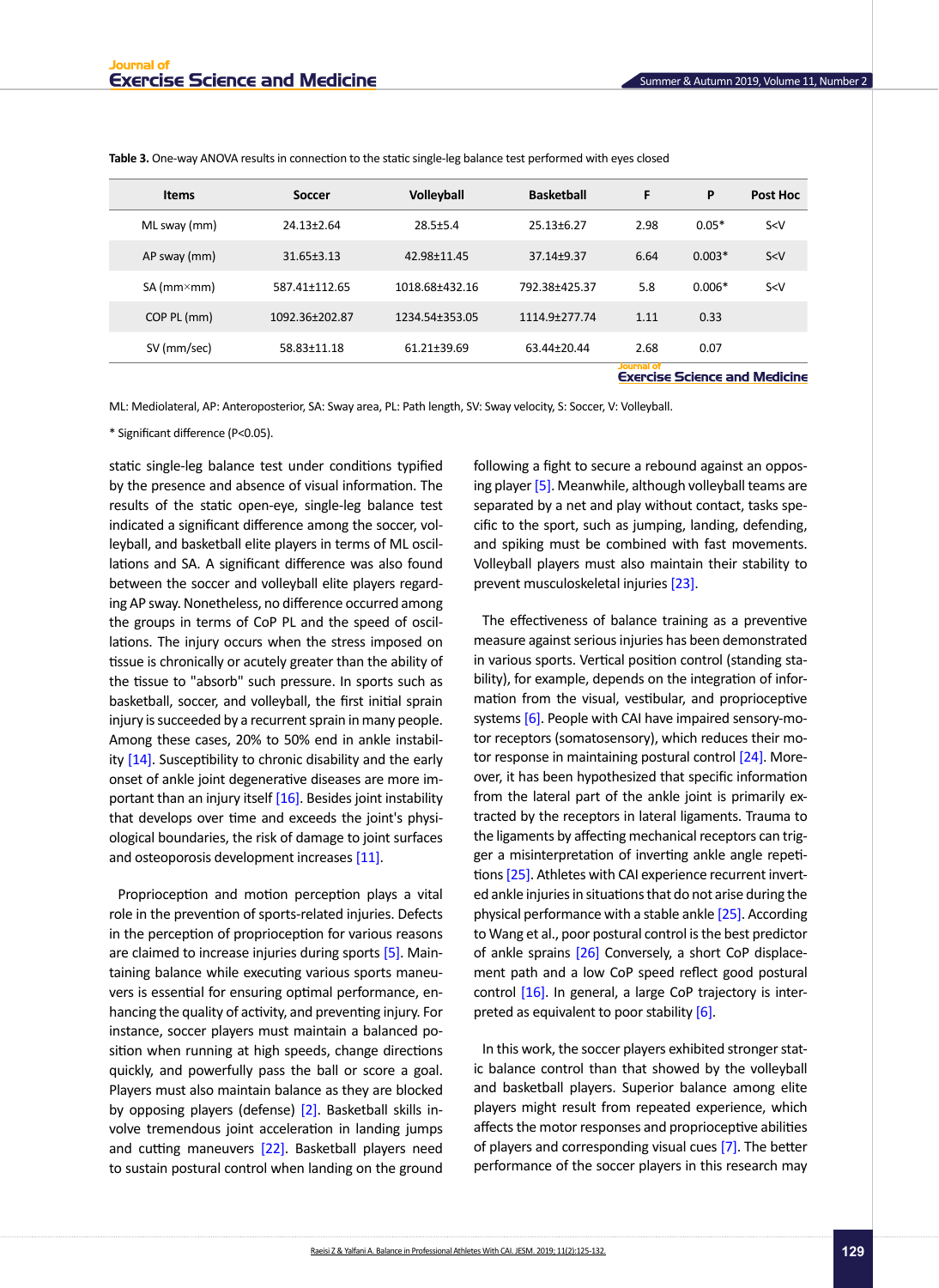be attributed to the higher number of unilateral movements and the higher focus on the lower extremity in soccer than the activities involved in the two other sports. Soccer players perform various actions, such as scoring a goal, passing, and changing directions, most of which are unilateral. In contrast, volleyball and basketball players execute fewer unilateral movements in a game. Typically, soccer players pass, shoot, and dribble with their lower extremities with or without cleats in changing grass conditions [3, [22\]](#page-7-0).

The environmental skills and demands associated with these sports are likely to pose several motor systemrelated challenges, whose repetition may affect the balancing competencies of players [\[22\]](#page-7-0). Although the lower extremity is used to dribble, pass, and shoot in basketball and spike, dig, and initiate a set in volleyball, these actions are performed with greater emphasis on the upper extremity. In terms of improved unilateral balance in the soccer players, our findings are in line with the results obtained by other researchers [\[7,](#page-6-2) [22,](#page-7-0) [27,](#page-7-4) [28\]](#page-7-5). According to sensory exchange theory, a person relies more on proprioceptive information to maintain balance by eliminating visual feedback when performing a test with eyes closed  $[4]$ . In the present study, however, slightly different results were obtained in the closedeye test. Considerable oscillations were observed in the three groups, but the performance of the basketball and soccer players in the open-eye test had no significant difference from their performance in the closed-eye test. This finding might be due to the appropriate compensation for inputs by other afferent nerves (proprioception) in the absence of visual information. Elite players are mainly trained to keep their eyes open, so performing a test with their eyes closed is challenging. Although complicated, the visual system can be typically divided into two essential components: the foveal component, which is mainly related to identifying objects, textures, and colors, and the peripheral vision, which is involved in detecting movements that occur in the surrounding environment. These neurologically and physiologically distinct components are implicated in postural control. In a standing position, for example, any change in the surrounding environment (position of objects or brightness level) affects postural oscillation [1].

The findings also reflected that the volleyball players more frequently depended on visual information than the other athletes. Elite volleyball players constantly use their visual system, as is the case with many other sports, but volleyball athletes perform eye movements in a particularly regular manner. Focus on players' eye positions when they are on the defensive underscores the importance of proper eye movement in executing appropriate protective moves against an attack from an opposing team. The continuous ball movement trajectory on the playing field requires training of the eye muscles. As observed in the vision elimination test results, this "ocular training" affects postural control  $[6]$ . As demonstrated in Sarto et al. study, volleyball players experience recurrent injuries in the lower extremity, which adversely affect their balance. Therefore, maintaining stability is vital in several volleyball actions (e.g. receiving a service, defense, digging, and setting), in which at least one player's foot is in contact with the ground [\[29\].](#page-7-6) In the balance test performed with eyes open, the soccer players exhibited better static single-leg balance than other players. However, volleyball players performed poorly in the balance test, requiring them to keep their eyes closed. Volleyball players rely more frequently on visual information for postural control when they are afflicted with CAI. Besides, the necessity of strengthening proprioception is higher among these individuals. Given the recurrent jumps and lands and the need to maintain a good balance after landing, volleyball coaches should design practices that reduce dependence on visual cues and strengthen proprioception by imposing more challenges on proprioceptive senses. This does not mean, however, that soccer and basketball players with CAI do not need balance practice. Overall, the results demonstrated the need for greater emphasis on the balance issue in volleyball players.

One of the drawbacks of this study was the exclusive focus on the injured foot, including both feet in the tests and analyses, which may have produced different results. Muscle strength may have acted as a balance factor, but this aspect of the body was not measured in this work. Another limitation was that only male elite players with CAI were assessed; again, the findings may have been different if female athletes had been covered in the sample.

## **Conclusion**

This research uncovered that in the static open-eye, single-leg balance test, the soccer players with CAI had better execution than that presented by the volleyball and basketball players. However, the volleyball players showed inferior performance in the static closed-eye, single-leg balance test. Given the nature of volleyball and the necessity of a good balance in elite players, especially those with CAI, balance practices that challenge proprioception should be designed by coaches to minimize reliance on visual information. Special balance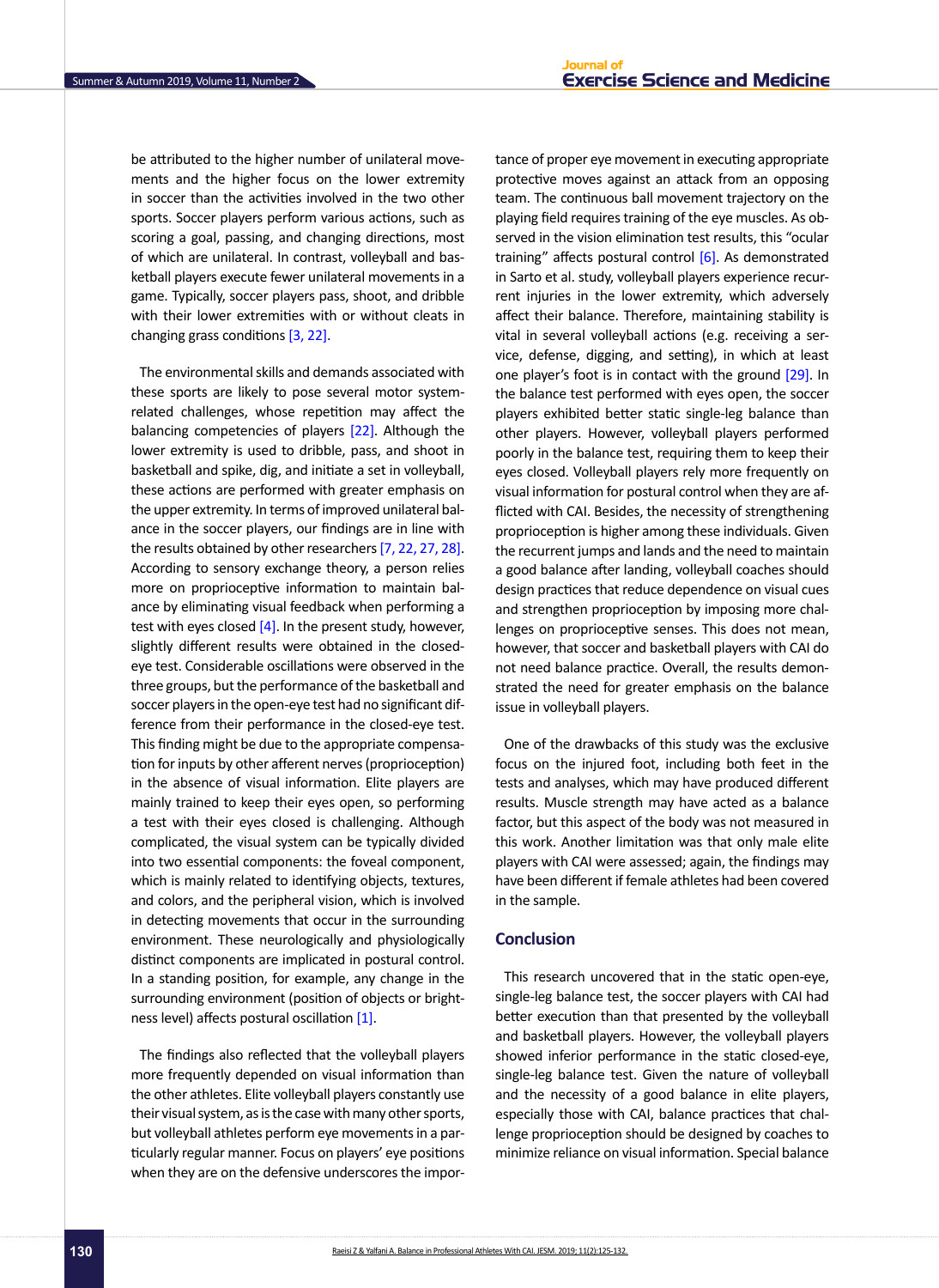practices should also be included in the regular practice sessions of elite players with CAI.

## **Ethical Considerations**

### **Compliance with ethical guidelines**

The study was approved by the Research Ethics Committee of Bu-Ali Sina University, Hamedan (Code No.: IR.BASU.REC.1399.027).

#### **Funding**

This research did not receive any grant from funding agencies in the public, commercial, or non-profit sectors.

#### **Authors' contributions**

Conceptualization, writing – review & editing: Both authors; Methodology, software, data collection, writing – original draft preparation: Zahra Raeisi; Project administration: Ali Yalfani.

#### **Conflict of interest**

The authors declared no conflict of interest.

#### **References**

- [1] Asseman FB, Caron O, Crémieux J. Are there specific conditions for which expertise in gymnastics could have an effect on postural control and performance? Gait Posture. 2008; 27(1):76-81. [DOI:10.1016/j.gaitpost.2007.01.004] [PMID]
- [2] Erkmen N, Taşkın H, Sanioğlu A, Kaplan T, Baştürk D. Relationships between balance and functional performance in football players. Journal of Human Kinetics. 2010; 26(1):21-29. [DOI:10.2478/ v10078-010-0044-z]
- [3] Jadczak Ł, Grygorowicz M, Wieczorek A, Śliwowski R. Analysis of static balance performance and dynamic postural priority according to playing position in elite soccer players. Gait Posture. 2019; 74:148-53. [DOI:10.1016/j.gaitpost.2019.09.008] [PMID]
- <span id="page-6-0"></span>[4] Ueta Y, Matsugi A, Oku K, Okuno K, Tamaru Y, Nomura S, et al. Gaze stabilization exercises derive sensory reweighting of vestibular for postural control. The Journal of Physical Therapy Science. 2017; 29(9):1494-6. [DOI:10.1589/jpts.29.1494] [PMID] [PMCID]
- [5] Bayram M, Bayraktar G, Akyol H, Tozoğlu E. Comparison of Balance Performance of Elite Soccer Players and Skiers. International Journal of Sports Science. 2017; 7(1):10-14. http://article.sapub.org/10. 5923.j.sports.20170701.03.html
- <span id="page-6-1"></span>[6] Agostini V, Chiaramello E, Canavese L, Bredariol C, Knaflitz M. Postural sway in volleyball players. Human Movement Science. 2013; 32(3):445-56. [DOI:10.1016/j.humov.2013.01.002] [PMID]
- <span id="page-6-2"></span>[7] Hrysomallis C. Balance ability and athletic performance. Sports Medicine. 2011; 41:221-32. [DOI:10.2165/11538560-000000000- 00000] [PMID]
- <span id="page-6-3"></span>[8] Barlow G, Donovan L, Hart JM, Hertel J. Effect of lace-up ankle braces on electromyography measures during walking in adults with chronic ankle instability. Physical Therapy in Sport. 2015; 16(1):16- 21. [DOI:10.1016/j.ptsp.2014.02.002] [PMID]
- <span id="page-6-4"></span>[9] Steib S, Zech A, Hentschke C, Pfeifer K. Fatigue-induced alterations of static and dynamic postural control in athletes with a history of ankle sprain. Journal of Athletic Training. 2013; 48(2):203-8. [DOI:10.4085/1062-6050-48.1.08] [PMID] [PMCID]
- <span id="page-6-5"></span>[10] Lin JZ, Lin YA, Lee HJ. Are Landing Biomechanics Altered in Elite Athletes with Chronic Ankle Instability. Journal of Sports Science and Medicine. 2019; 18(4):653-62. [PMID] [PMCID]
- <span id="page-6-6"></span>[11] Brown CN, Mynark R. Balance deficits in recreational athletes with chronic ankle instability. Journal of Athletic Training. 2007; 42(3):367-73. [PMCID] [PMID]
- <span id="page-6-7"></span>[12] Yalfani A, Asgarpour A, Raeisi Z. Comparing the effective interventions on plantar and ankle proprioception in balance control with and without fatigue. Journal of Shahrekord University of Medical Sciences. 2018; 21(1):45-50. [DOI:10.34172/jsums.2019.08]
- <span id="page-6-8"></span>[13] Kabbaligere R, Lee BC, Layne CS. Balancing sensory inputs: Sensory reweighting of ankle proprioception and vision during a bipedal posture task. Gait Posture. 2017; 52:244-50. [DOI:10.1016/j. gaitpost.2016.12.009] [PMID]
- <span id="page-6-9"></span>[14] Riva D, Bianchi R, Rocca F, Mamo C. Proprioceptive training and injury prevention in a professional men's basketball team: A six-year prospective study. The Journal of Strength and Conditioning Research. 2016; 30(2):461-75. [DOI:10.1519/JSC.0000000000001097] [PMID] [PMCID]
- <span id="page-6-10"></span>[15] Arnold BL, De La Motte S, Linens S, Ross SE. Ankle instability is associated with balance impairments: A meta-analysis. Medicine & Science in Sports & Exercise. 2009; 41(5):1048-62. [DOI:10.1249/ MSS.0b013e318192d044] [PMID]
- <span id="page-6-11"></span>[16] Sefton JEM, Hicks-Little CA, Hubbard TJ, Clemens MG, Yengo CM, Koceja DM, et al. Sensorimotor function as a predictor of chronic ankle instability. Clinical Biomechanics. 2009; 24(5):451-8. [DOI:10.1016/j.clinbiomech.2009.03.003] [PMID]
- <span id="page-6-12"></span>[17] Bhalerao S, Kadam P. Sample size calculation. International Journal of Ayurveda Research. 2010; 1(1):55. [DOI:10.4103/0974- 7788.59946] [PMID] [PMCID]
- <span id="page-6-13"></span>[18] Gribble PA, Delahunt E, Bleakley CM, Caulfield B, Docherty CL, Fong DTP, et al. Selection criteria for patients with chronic ankle instability in controlled research: A position statement of the international ankle consortium. Journal of Athletic Training. 2014; 49(1):121-7. [DOI:10.4085/1062-6050-49.1.14] [PMID] [PMCID]
- <span id="page-6-14"></span>[19] Chun HL, Lee BH. The immediate effects of foot pressure based insole on ankle dorsiflexion range of motion, postural sway, and muscle activation in healthy adults with genu varum. Physical Therapy Rehabilitation Science. 2018; 7(4):164-71. [DOI:10.14474/ ptrs.2018.7.4.164]
- [20] Bae Y. Comparison of postural sway, plantar cutaneous sensation according to saccadic eye movement frequency in young adults. International Journal of Environmental Research and Public Health. 2020; 17(19):1-8. [DOI:10.3390/ijerph17197067] [PMID] [PMCID]